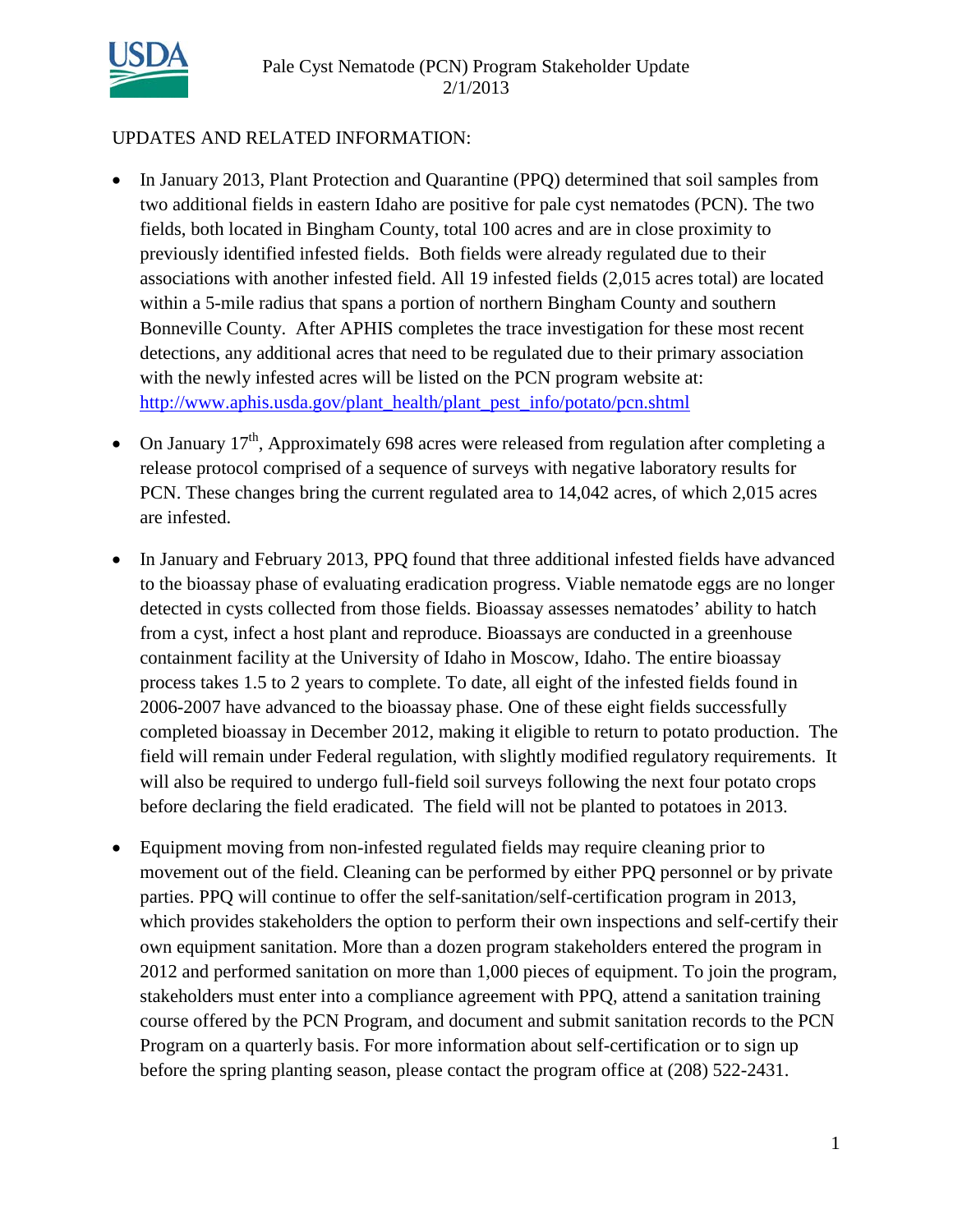## SAMPLING AND LABORATORY INFORMATION:

- To date, the PCN Program has collected 474,700 soil samples in Idaho to ensure Idaho's freedom from PCN outside of the 19 known infested fields.
- More than 66,500 samples have been collected from the eradication fields in order to monitor eradication progress and to provide cysts to several institutions for PCN research.
- To date, the PCN laboratory in Idaho Falls has screened more than 381,800 soil samples collected in Idaho and approximately 48,400 samples from other potato-producing states. There have been no pale cyst nematode detections in the U.S. outside of Idaho.
- Since program inception, the viability of 725 cyst samples collected from infested fields has been analyzed before and after fumigation treatments. The average viability of PCN in the treated fields has declined by more than 99% since eradication treatments began.
- Since 2009, approximately 73,700 soil samples have been collected in support of the ISDA's post-regulation survey of fields deregulated by the USDA.

## PROGRAM CHRONOLOGY:

#### Infested field detections and regulatory response:

On April 19, 2006, officials of USDA's Animal and Plant Health Inspection Service (APHIS) and the Idaho State Department of Agriculture (ISDA) announced the detection of pale cyst nematode (PCN), *Globodera pallida*, a major pest of potato crops. This was the first detection of the pest in the United States. The nematode cysts were detected during a routine survey of tare soil at an ISDA grader facility in eastern Idaho. Subsequent 2006 surveying to determine the possible origin and distribution of the pest in Idaho confirmed seven PCN-positive fields, all located in close proximity, within Bingham and Bonneville Counties, Idaho. In response to the detection, Canada, Mexico and Korea shut off importation of potatoes from Idaho, while Japan cut off importation of potatoes from the entire U.S.

On August 28, 2006, the positive fields and an area surrounding the fields were placed under a Federal Domestic Quarantine Order and parallel State Rule establishing restrictions on planting and interstate/intrastate movement of certain regulated articles from/within Idaho in order to prevent the spread of PCN.

A trace of seed sources for the positive fields did not yield any evidence that seed was the source of infestation. Over 90% of the 2006 Idaho certified seed potato crop was surveyed and found negative for PCN. Other sources of introduction such as imported farm equipment, nursery stock, foreign flower bulbs, and other soil bearing items were investigated without providing any leads as to the origin of the infestation. As a result of the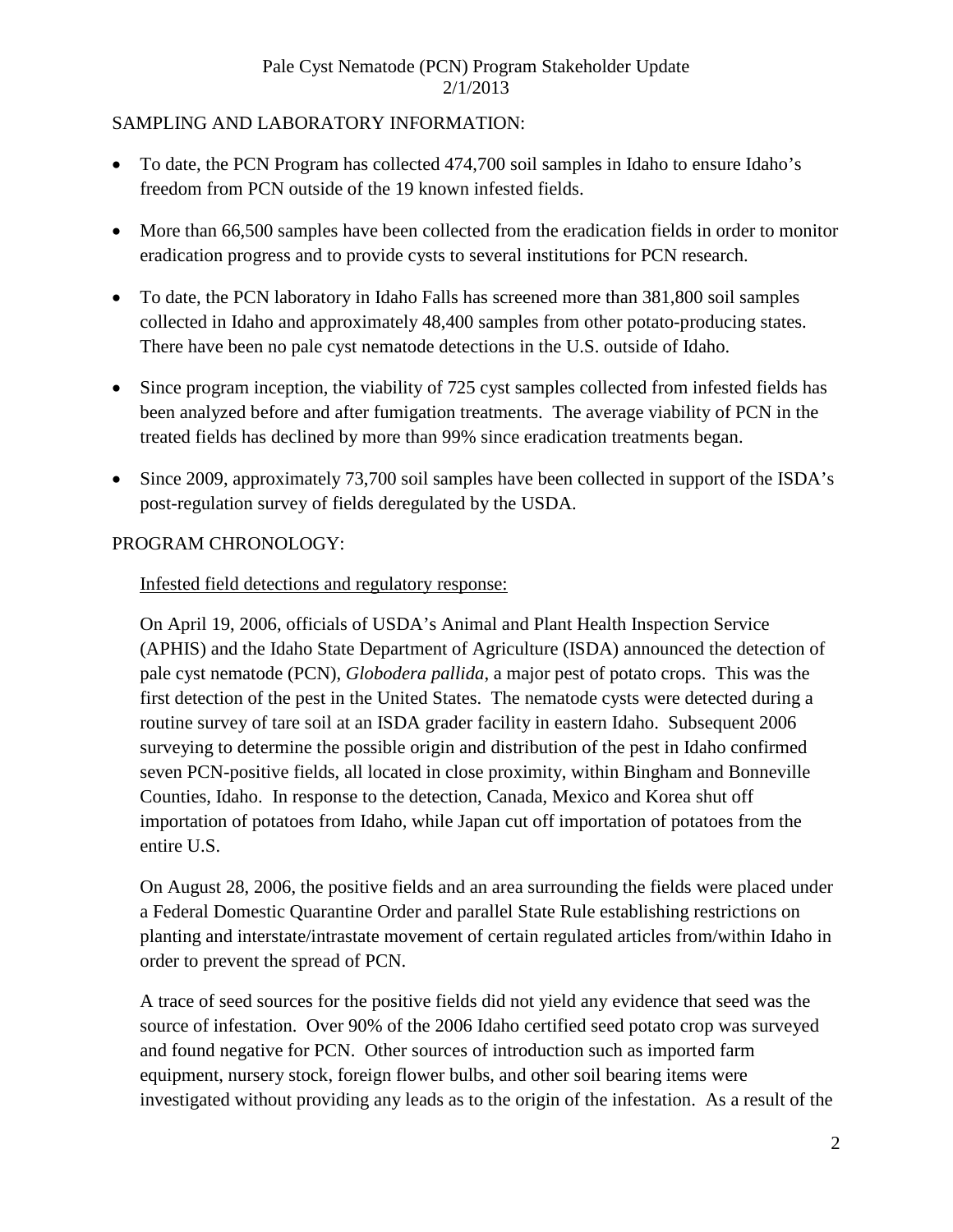extensive surveying, negative test results and the regulatory actions of USDA and ISDA, Canada, Mexico, and Korea reopened their markets to Idaho potatoes with some restrictions. Japan allows potatoes from the U.S. except for Idaho, provided the product is not from Idaho seed.

On November 1, 2007 a Federal Interim Rule and Idaho State Rule went into effect, providing a framework for continued protection of Idaho and U.S. potato interests. In an effort to provide the best protection possible to the potato production and marketing system, the federal interim rule defined a regulated area in Bingham, Bonneville, and Jefferson Counties based on their associations with infested fields and production of a host crop within the past 10 years. Approximately 15,300 acres were added to the regulated area in response to the publication of the Interim Rule. Approximately 5,700 acres regulated by the Federal Order in August of 2006 were released from regulated status because they had no known association with the infested fields. Additionally, corn and small grain were removed from the list of regulated articles; peas and beans were added to the list of regulated articles.

On November 28, 2007, APHIS confirmed PCN in an additional field in Bingham County, Idaho as a result of continued intensive delimitation sampling. This find represented the  $8<sup>th</sup>$ PCN-infested field found in Idaho. The field had been regulated since August 28, 2006 under the Federal Order, Interim Rule, and Idaho State Rules covering PCN in Idaho. The field is adjacent to two other infested fields. In response to discovering the  $8<sup>th</sup>$  infested field, approximately 267 acres of farmland in parts of Bingham and Bonneville Counties were added to the regulated area. These fields became regulated due to having been farmed by a common operator in the same year as the  $8<sup>th</sup>$  infested field and because they had at least one potato crop in the last ten years.

On December 11, 2008, APHIS confirmed PCN in another field located in Bingham County, Idaho as a result of continued intensive delimitation sampling. This find represented the  $9<sup>th</sup>$ PCN-infested field in the regulated area in Idaho and is in close proximity to the other infested fields. The field has been regulated since August 28, 2006 under the Federal Order, Interim Rule, and Idaho State Rules covering PCN in Idaho. In response to discovering the  $9<sup>th</sup>$  infested field, approximately 4,800 acres of farmland in parts of Bingham and Bonneville Counties were added to the regulated area. These fields became regulated due to having been farmed by a common operator in the same year as the  $9<sup>th</sup>$  infested field and because they had at least one potato crop in the last ten years.

On April 29, 2009 APHIS published a Final Rule for PCN with three changes; 1) referring to the nematode of concern, *Globodera pallida*, by the common name "pale cyst nematode" rather than by the name "potato cyst nematode;" 2) allows the movement of *Phaseolus* species (beans) and *Pisum* species (peas) under the same conditions that apply to the movement of other crops to which soil is often attached; 3) requires that a protocol approved by the Administrator as sufficient to support removal of infested fields from quarantine,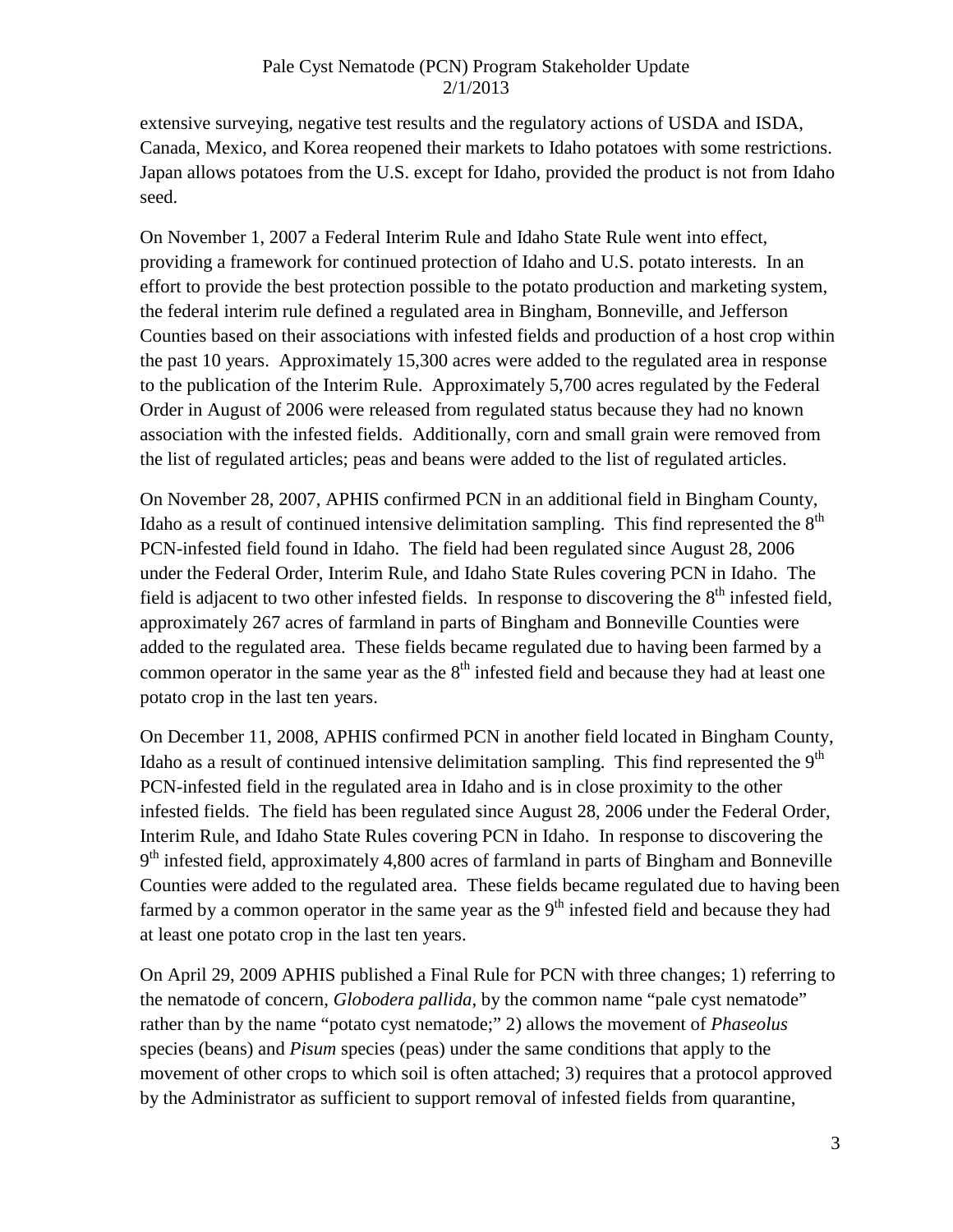rather than a 3-year biosecurity protocol, be completed in order to remove an infested field from quarantine. The change specifying a protocol approved by the Administrator provides an opportunity to amend the requirements for removal of infested fields from quarantine in a more streamlined manner. PCN officials do not anticipate this change will have any negative effect on the quarantine removal program.

On March 18, 2011, APHIS confirmed PCN in an additional field located in Bonneville County. This find represented the  $10<sup>th</sup>$  PCN-infested field in Idaho. The 175-acre field is located about 1.5 miles from the nearest infested field. The detection was made in samples collected in 2010 as part of ongoing cooperative monitoring efforts by APHIS and the Idaho State Department of Agriculture (ISDA). In response to the  $10<sup>th</sup>$  field detection, approximately 6,500 acres in Bingham and Bonneville County became regulated due to having been farmed by a common operator in the same year as the  $10<sup>th</sup>$  infested field and because they had at least one potato crop in the last ten years.

PPO confirmed an  $11<sup>th</sup>$  and  $12<sup>th</sup>$  PCN-infested field in Bonneville County, Idaho on August  $17<sup>th</sup>$ , and September  $16<sup>th</sup>$ , 2011, respectively. Prior to their detection, these two fields (150) and 42 acres each) were regulated due to their association with one or more infested fields in the past.

PPQ confirmed three new PCN-infested fields (the  $13<sup>th</sup>$ ,  $14<sup>th</sup>$ , and  $15<sup>th</sup>$ ) in February 2012; two located in Bingham County (54 and 120 acres each) and one in Bonneville County (114 acres). These fields were previously regulated due to their association with one or more infested fields in the past. Approximately 2,829 acres were added to the regulated area in response to these detections.

PPO confirmed the  $16<sup>th</sup>$  and  $17<sup>th</sup>$  PCN-infested fields in June 2012 (22 and 130 acres each). Both fields are located in Bingham County. Both fields were detected as part of the ongoing cooperative monitoring efforts by ISDA and PPQ.

Successful survey, regulatory, and eradication activities since the initial detection in 2006 have facilitated some regulatory relief in Idaho while forwarding the program objectives of: preventing the spread of PCN, delimiting the current infestation of PCN, eradicating PCN, restoring lost potato markets, and maintaining existing potato markets.

# Eradication treatments:

In 2007, USDA and ISDA initiated a program to treat fields which have tested positive for PCN. The program has included pre-treatment sampling, fumigation, and post treatment sampling for up to two treatments per year. In 2007-2011, the fields were treated with methyl bromide in the spring and with Telone II in the fall (with the exception of 2009, when there was a worldwide shortage of Telone II). The ISDA contracts with land owners for activities related to eradication of PCN from infested fields including access, tillage,